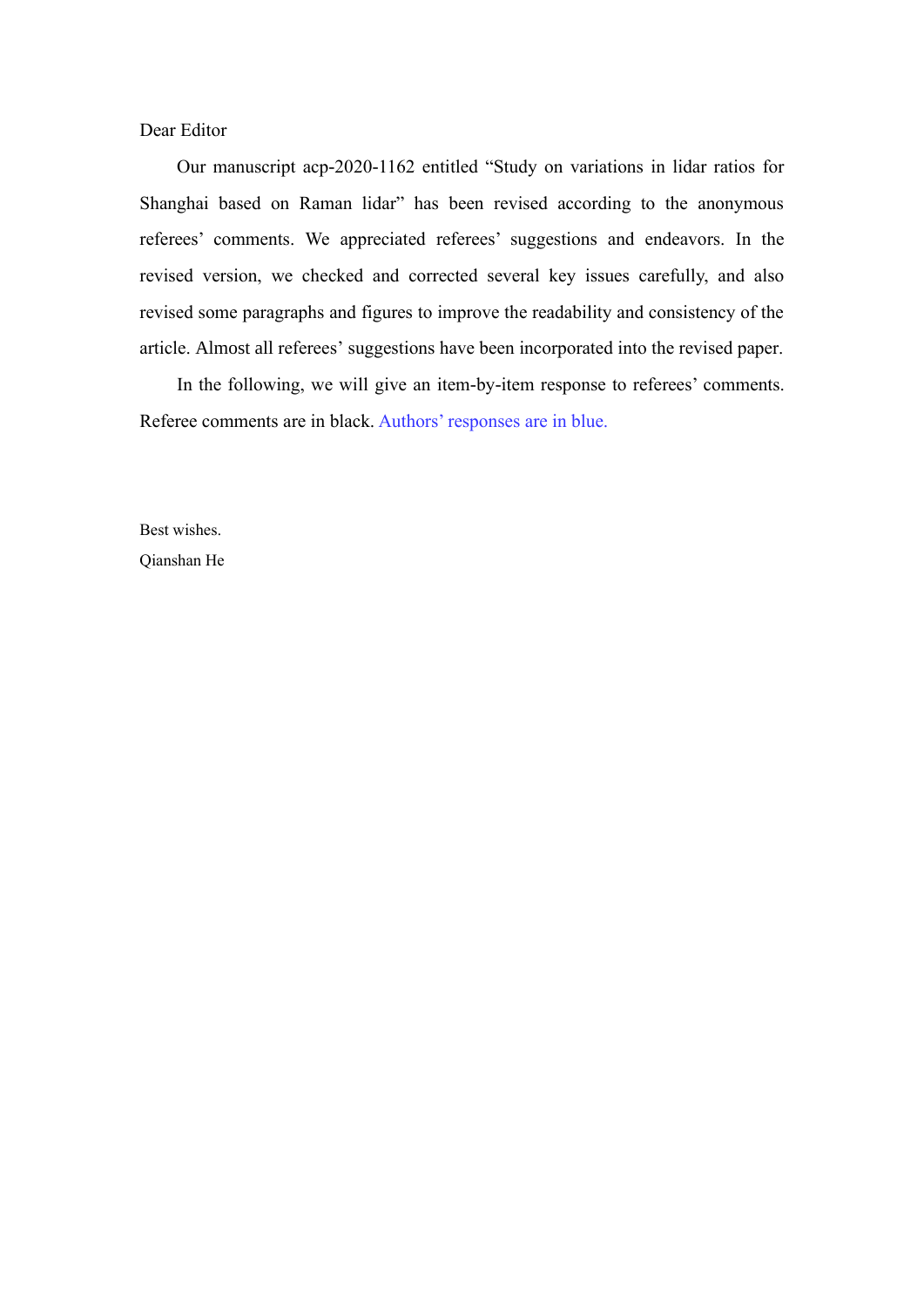#### **Anonymous Referee #1**

# **Interactive comment on "Study on variations in lidar ratios for Shanghai based on Raman lidar" by Tongqiang Liu et al.**

The aerosol types are very important information in assessing the impacts of aerosols on climate forcing. Accurate measurements of Lidar ratios (LR) and better understanding of their variation characteristics provide a way from remote sensing for the scientific research on aerosol type information. This study addresses the results of a long-term observation of LR at 355 nm of Raman lidar in Shanghai from 2017 to 2019, and analyzed their variations and influencing factors. This kind of observations about LR are rare and worth encouraging, especially over Eastern Asia region. I recommend a minor revision before publication with ACP. The detail comments or suggestions are shown below.

**R:** We are very grateful for the referee's encouraging comments and recommendations for publication with minor revision. The following are our point-by-point responses to the referee's comments.

My general concern about this study is that although the data results are rare and good, Some of the analysis on the reasons for LR vertical and temporal variations and aerosol source influences are not straightforward. Several inferences and methods in part 3 seems too complicated and sometimes confused. First, it is difficult to conclude aerosol type according to the comparison of LR data with some literature reports in table 1 of the manuscript. Second, the results from the usage of cluster analysis of back trajectories in 3.2.2 are not significant without a statistical test. In fact, the back trajectory analysis should be effective for long-range transport dominated aerosols. Over an urban area of Shanghai, I suppose the status of aerosols from long-time averaged perhaps are mainly dominated by local urban emissions. Dust fraction in the aerosols should be a main factor to affect the LR data and volume depolarization ratios (δ), sometimes absorbing aerosols from primary aerosols may also cause an increase of LR in the surface layer. I suggest a study to check the dust fraction on LR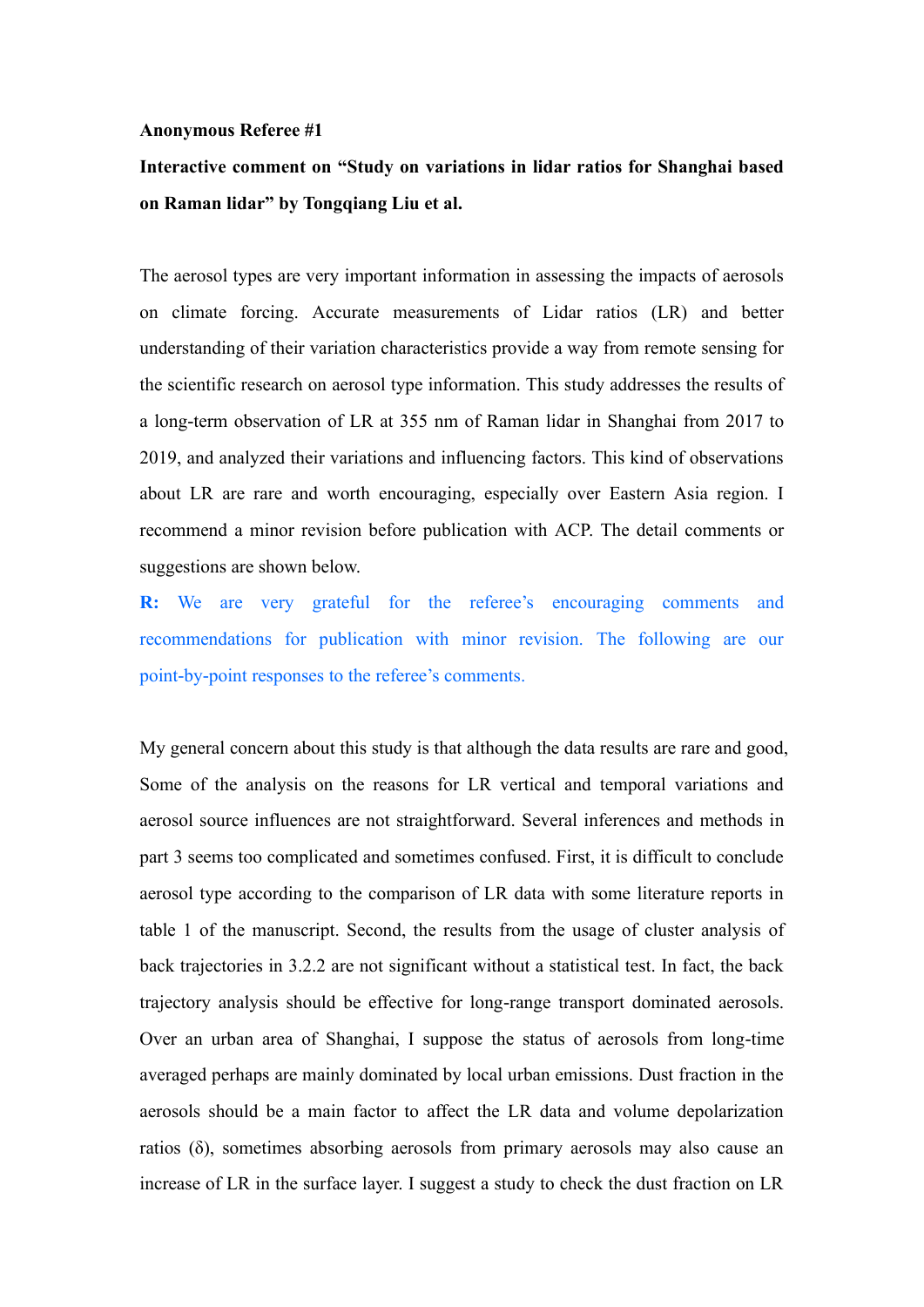and δ only with the surface PM2.5/PM10 data. The PM2.5/PM10 data should be easy to obtain over urban area of Shanghai. If the authors have more chemical composition observations, for examples, EC, that will be better.

**R:** We thank the referee for providing insightful comments and constructive suggestions, which have been very helpful for us to improve the manuscript. The identification of aerosol type can not only use LR, but also needs other physical parameters such as depolarization ratio and color ratio. Therefore, the analysis on aerosol type identified by LR in section 3.1.1 is not accurate and we've deleted them. We conducted significance tests on cluster analysis results in section 3.2.2 according to referee's suggestions, and the difference of LR  $(\delta)$  between the four clusters was significant. In addition, the backward trajectory analysis in Section 3.2.2 was mainly to explore the impact of aerosol sources on LR, so we set the airflow reaching altitude at 1000 m above sea level. Generally, aerosols above PBL are mainly affected by long-range transport. Fig. R1 shows the mean value of PM mass concentration of four clusters. The PM mass concentration data obtained from observations near the Raman lidar site. Lower PM2.5/PM10 indicates significant contributions by coarse model aerosols such as dust, and higher PM2.5/PM10 is attributed to anthropogenic aerosols such as sulfate and nitrate (Tian et al., 2018). The mean PM2.5/PM10 affected by the aerosols brought by air mass 4 is 0.63, lowest in the four clusters, which indicated that coarse mode particles contribution is significant. This is different from the result in 3.2.2 that the contribution of spherical smoke particles brought by air mass 4 is larger. The discrepancy may be due to the fact that PM data come from ground sampling, which is difficult to evaluate the impact of long-range transport aerosols above PBL on LR.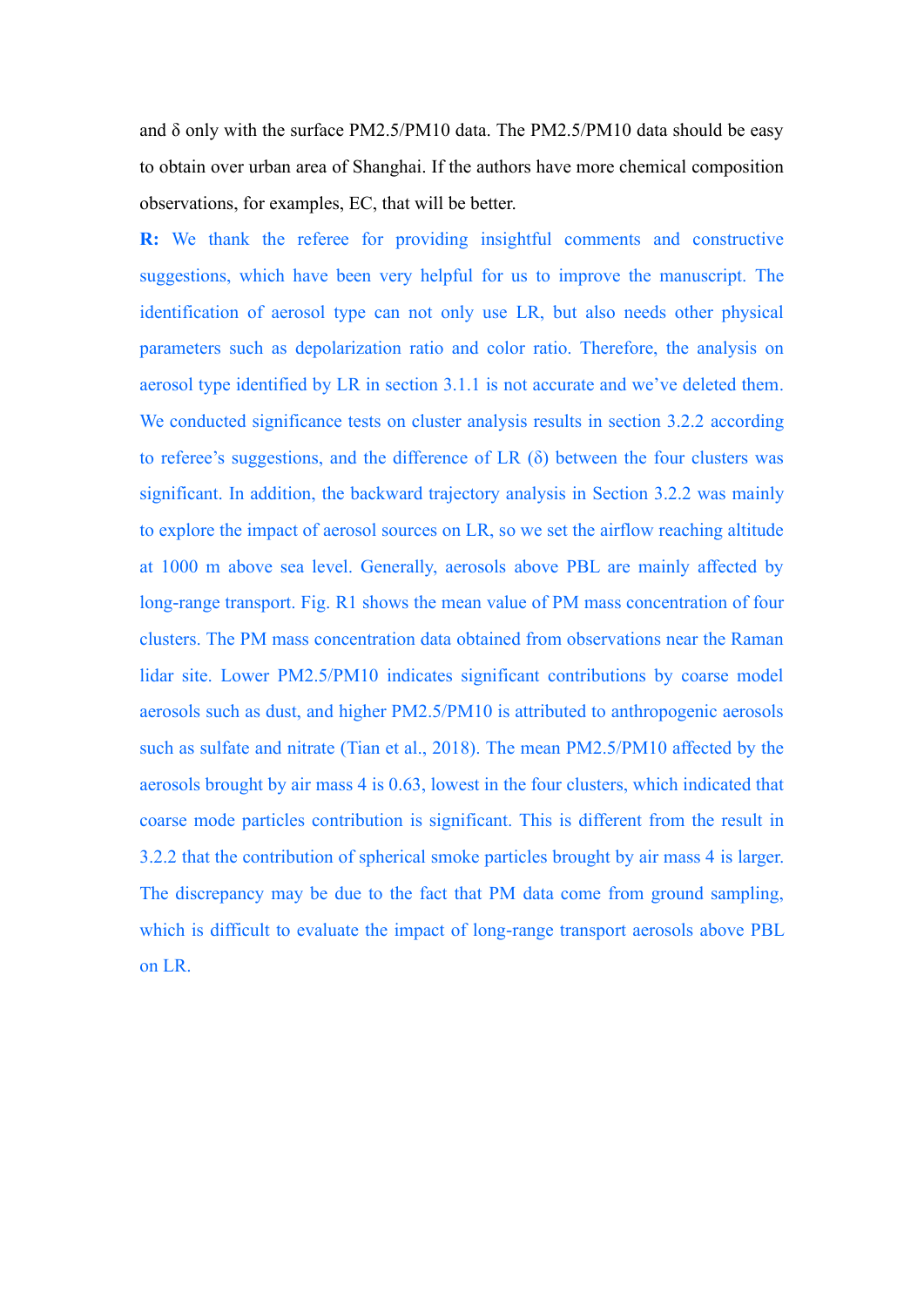

**Figure R1: PM of four clusters.**

1. the English of the paper should be improved, for examples, some definite articles 'the' be misused.

**R:** We appreciated the referee's suggestions. We reviewed the manuscript carefully and have tried our best to corrected grammatical errors and improve the English of the paper.

2. Line 43, "The  $P(\pi)$  was related to sphericity of the particle which can be obtained from the polarization lidar", can it be obtained from the polarization lidar?

**R:** We appreciated the referee's suggestions. The phase function at  $180^{\circ}$  (P( $\pi$ )) can't be obtained from polarization lidar, and we have revised it.

*P(π) was related to sphericity of particles, and the sphericity information of particles can be obtained from polarization lidar.*

3. Line 46, "Moreover, the heating effect of the absorbing aerosol on the atmosphere results in an increase of atmospheric stability and a reduction of atmospheric vertical exchange, which further aggravates the accumulation of pollutants (absorbing particles) and a positive feedback is established". Whether this conclusion is right, I think it is depending on a suitable vertical distribution of the absorbing aerosol. If the absorbing aerosols are on near surface layer their heating effect will enhance the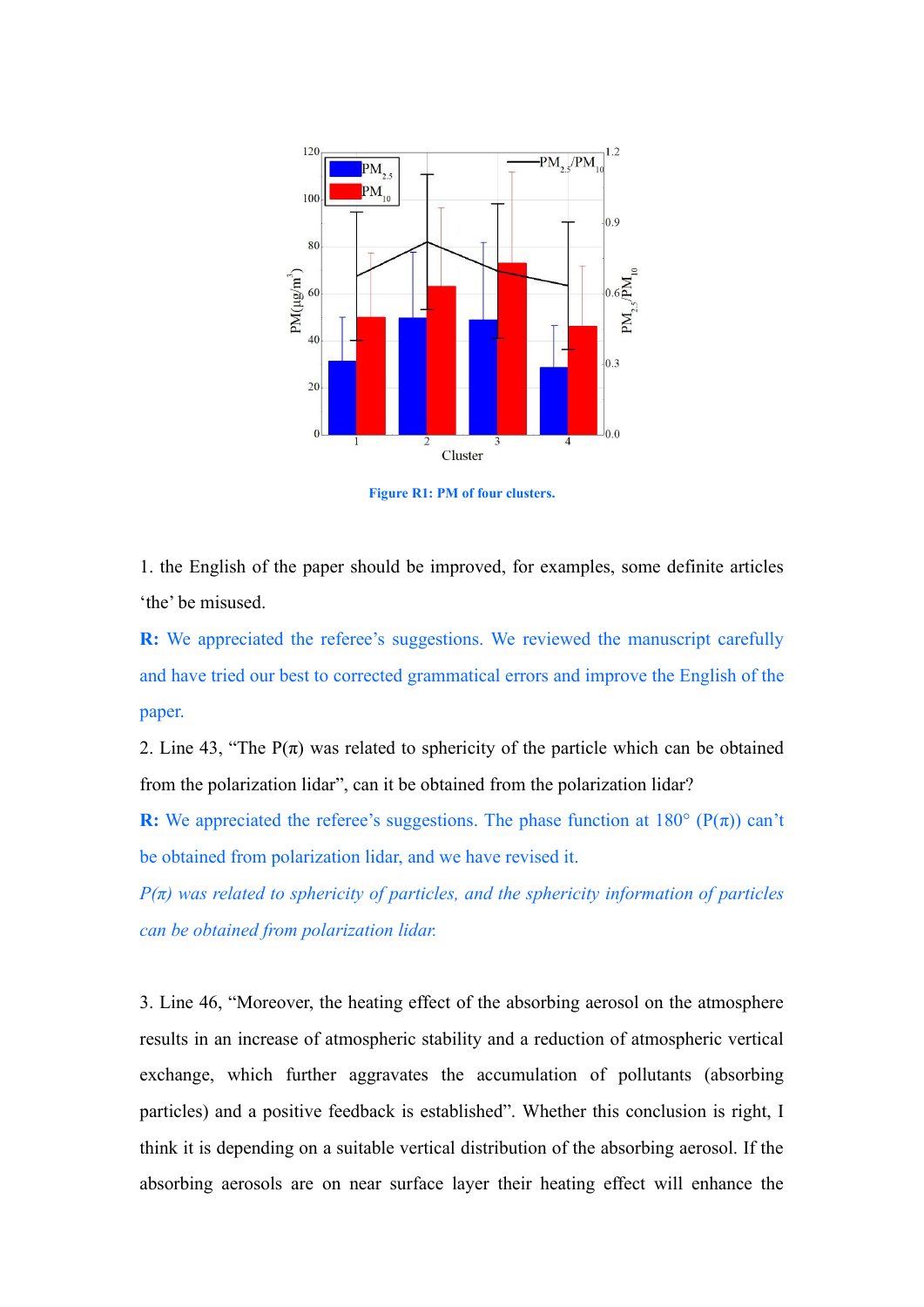instability of the atmospheric boundary layer.

**R:** We agree with referee's concerns and have revised it.

*Moreover, absorbing aerosols increases atmospheric stability by reducing the solar radiation reaching the surface during the day. On the contrary, absorbing aerosols on near surface layer heats the surface and increases the atmospheric instability during night (Jacobson, 1998; Jacobson and Kaufman, 2006).*

4. Line 92, "the Raman signals are very weak in the daytime", are the Raman signals stronger in the night time than in the daytime, I think they are same, but signal-to-noise ratios are different at daytime and nighttime.

**R:** We agree with referee's concerns. The intensity of Raman signals is the same in daytime and night time, but signal-to-noise ratios of Raman signals in daytime are much lower than that in night time. We've revised this sentence.

*Since Raman Lidar used in this study can detect the Raman scattering signal of 387nm nitrogen and signal-to-noise ratios of Raman signals in daytime are much lower than that in night time, the 355nm LR at night can be obtained through the retrieval.*

5. Line 111-115, and 338-340, RH data from a model simulation or reanalysis data are not credible. I do not think this analysis is useful to the study.

**R**: We appreciate the referee's suggestions and add some discussion about the reasons of using RH data from ERA5.

*In recent years, some studies have evaluated the accuracy of reanalysis data provided by the European Center for Medium-Range Weather Forecasts (ECMWF) based on radiosonde data. For example, Luo et al. (2020) found that the average RH discrepancy between ERA-Interim radiosonde was within 10% below 500 hPa. Song et al. (2020) found that the root mean square error (RMSE) of ERA5 RH was 3.85% compared with the RH profile of the radiosonde. The above results show that RH from reanalysis data has good accuracy, and has been widely used in various research fields (Sajadi et al., 2020; Tzanis et al., 2019; Xiao et al., 2020).*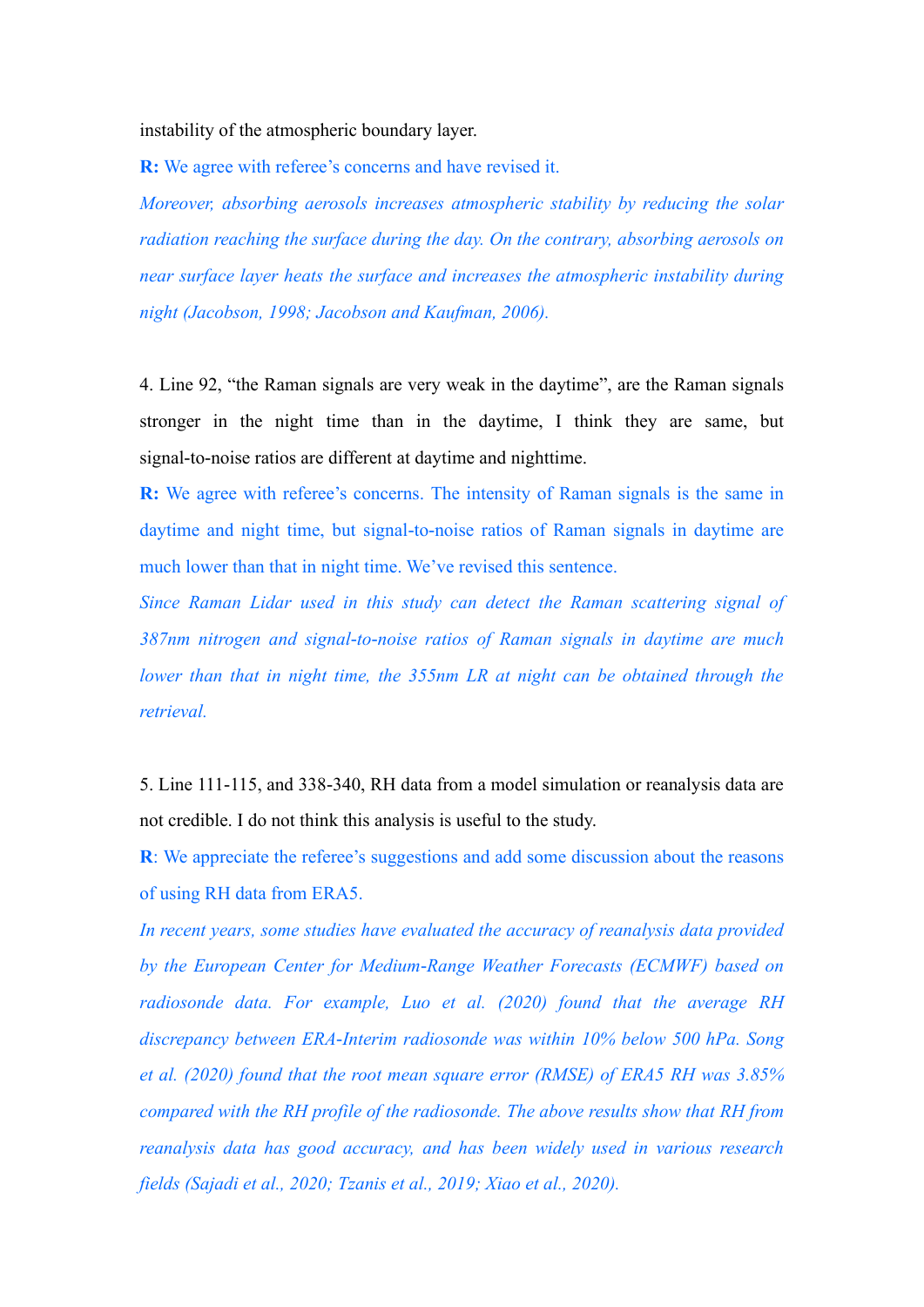In addition, we compared the water vapor mixing ratio of Raman lidar with that of ERA5. As shown in Fig. R2, the water vapor obtained from Raman lidar has good consistency with that of ERA5, and the correlation coefficient is 0.94. The comparison between Raman lidar retrieved results and reanalysis data will be put into our next paper.



**Figure R2: Comparison of water vapor mixing ratio between Raman lidar and ERA5.**

6. In 3.1.1 General variation of LR. Some comparisons with those values in table 1, then conclude the aerosol type, I do not agree with this method. Dust fraction, or fine-mode fraction, maybe is more direct to help the analysis of the aerosol type.

**R:** The referee's comments are very valuable. Dust fraction or fine-mode fraction combined with LR really helps to analyze aerosol types more reasonably. The fine-mode fraction can be determined indirectly by the ratio of extinction coefficients of two wavelengths (color ratio) (Liu et al., 2017). Our Raman lidar can only obtain accurate extinction coefficient profile at 355 nm, but cannot obtain accurate extinction coefficient profile at 532 nm due to lack of the corresponding Raman channel. Therefore, the accurate color ratio cannot be obtained, which leads to the inaccurate determination of aerosol particle size. According to definition of LR in Müller's (Müller, 2003) study, LR depends on the absorption properties and phase function of the aerosol. In fact, aerosol absorption properties and phase function can't be obtained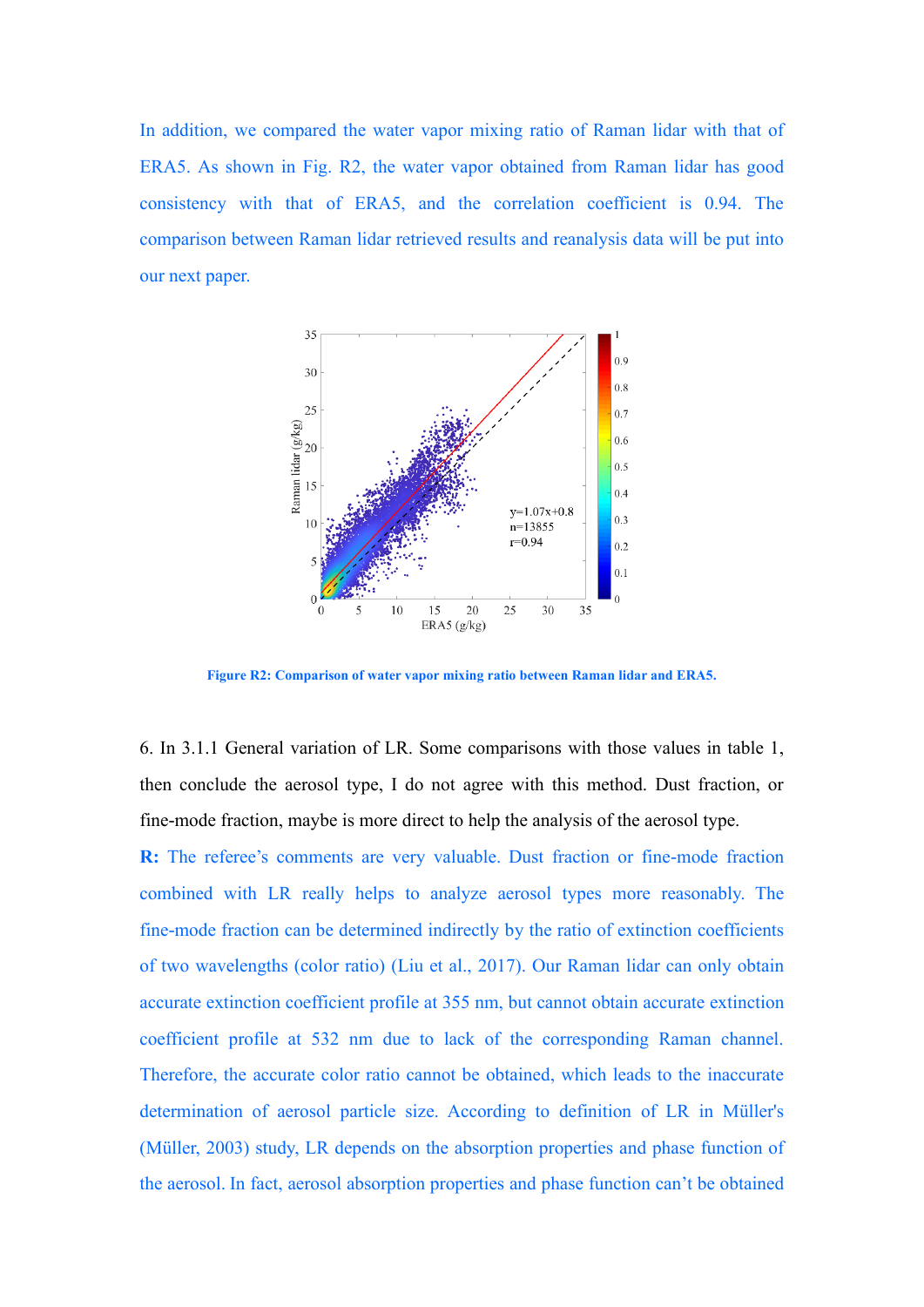only from Raman lidar observation at present. Therefore, we just tried to analyze possible aerosol types by comparing our LR values with those of typical aerosols in previous studies. We agree with your suggestions and have deleted the corresponding analysis on aerosol type identified by LR in section 3.1.1. In order to more accurately analyze the impact of changes in aerosol types on LR, we will use collaborative observation of drones to obtain vertical variation of aerosol absorption properties and size distribution in the future.

7. Line 172, "Above 2km, the mean values of LR were usually less than 40 sr, which alluded to an increasing influence of background aerosol (i.e. less absorbing coarse-mode particle)", I think "coarse-mode particle" is not accurate. The coarse-mode particle will lead an increase of LR. Fine-mode secondary aerosols are dominated in long-range transport process over an urban area.

**R:** We appreciate the referee's suggestions. Ferrare et al. (2001) pointed out that LR at 355 nm increased with the increase of the relative amount of fine model aerosols. The small LR at high altitude were usually related to low aerosol concentration and low absorption efficiency of aerosols (Hänel et al., 2012; Hee et al., 2016). Therefore, we've revised the sentence.

*Above 2km, mean values of LR were usually less than 40 sr, which was related to low aerosol concentration and low absorption efficiency of aerosols (Hänel et al., 2012; Hee et al., 2016).*

8. Results and analysis related to Figure 4, I do not think the current observation period of the data support a seasonal or monthly/annual change analysis. The observation period presented by Fig.1 only include some individual months over the 3 year respectively, it is not reasonable to combine the individual months from different years to an annual or seasonal change. The authors need longer and more continuous data.

**R:** We agree with referee's comments that it is more reasonable to use longer and more continuous data to analyze the seasonal or monthly variation of LR. However, it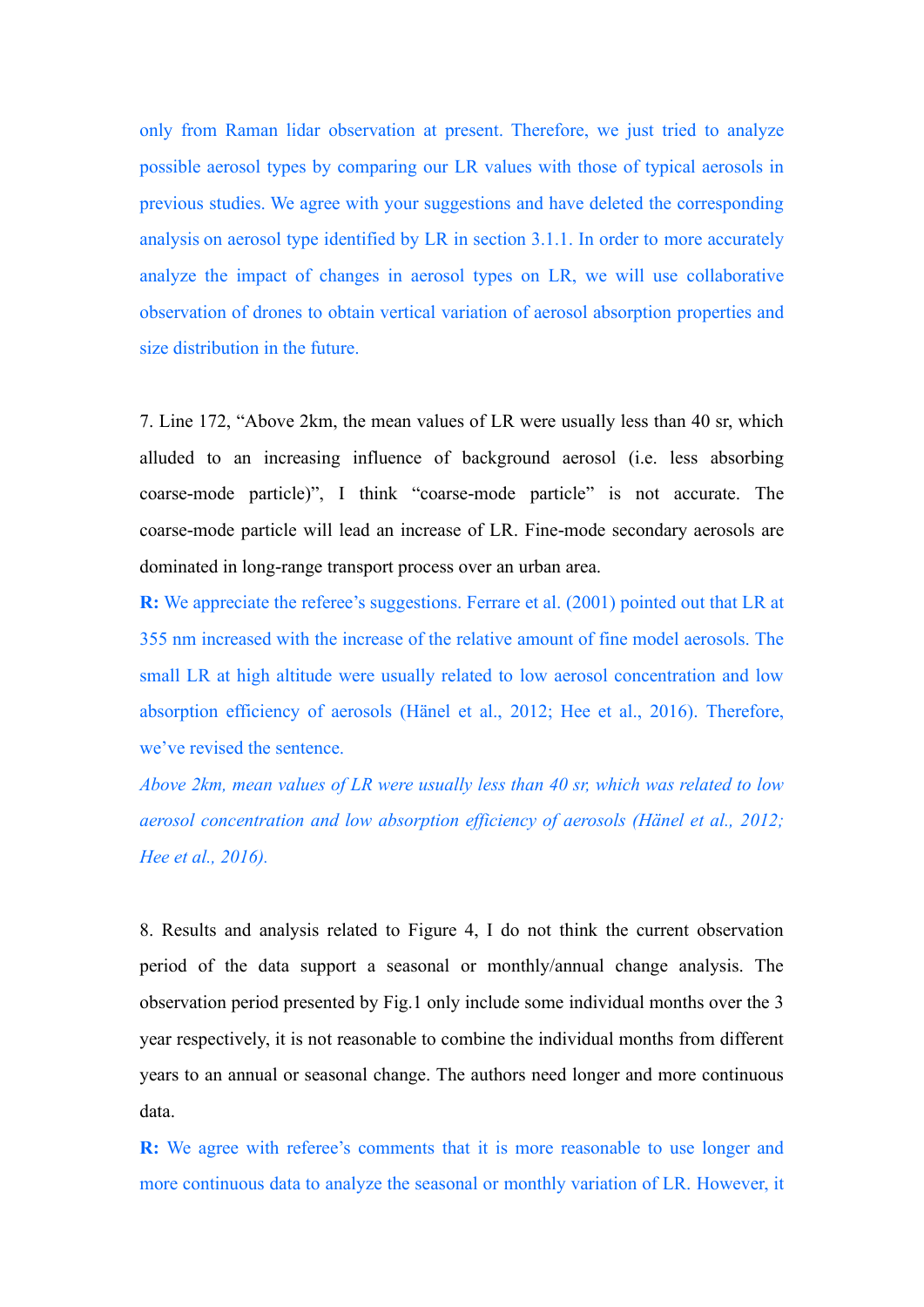can be seen from Table R1 and R2 that although Raman lidar observation time is only three years, it covers all months, especially in 2018, which has been continuously observed for almost the whole year. In addition, there are enough samples in different months/seasons, and the average LR have higher statistical power. Therefore, we believe that monthly/seasonal variations of LR are still credible, and the LR monthly/seasonal variations also provides reliable observation basis for the correction of parameters from elastic lidar. Annual variation of LR wasn't analyzed due to the short observation time.

**Table R1 Number of effective observation hours in different season during Raman lidar observation period.**

| Season                                                                                                   |     | Spring |  |  | Summer | <b>Autumn</b> |  |  | Winter |  |    |     |
|----------------------------------------------------------------------------------------------------------|-----|--------|--|--|--------|---------------|--|--|--------|--|----|-----|
| Number                                                                                                   | 272 |        |  |  | 216    | 57            |  |  | 122.   |  |    |     |
| Table R2 Number of effective observation hours in different month during Raman lidar observation period. |     |        |  |  |        |               |  |  |        |  |    |     |
| Month Jan Feb Mar Apr May Jun Jul Aug Sept Oct Vov Dec                                                   |     |        |  |  |        |               |  |  |        |  |    |     |
| Number 38 35 75 115 82 96 100 20 22 15                                                                   |     |        |  |  |        |               |  |  |        |  | 20 | -49 |

9. Figure 5, I suggest date labels for the x-axis instead of sequence numbers.

**R:** The x-axis of Figure 5 has been marked by date (Day/Month/Year) according to referee's suggestions.

10. Analysis related to Figure 7 with back trajectory cluster analysis, I do not think it is significant.

**R**: We agree with referee's concerns and have added significance tests of the results from cluster analysis in the revised manuscript.

*Backward trajectory cluster analysis based on HYSPLIT model is widely used in atmospheric aerosol research (Wang et al., 2020; Xu et al., 2018; Zhang et al., 2020). We performed a significance test on the results of the cluster analysis, and the one-way ANOVA showed that P<0.05, indicating that the LR of the four clusters were significantly different. Similarly, there were significant differences in δ among the four clusters.*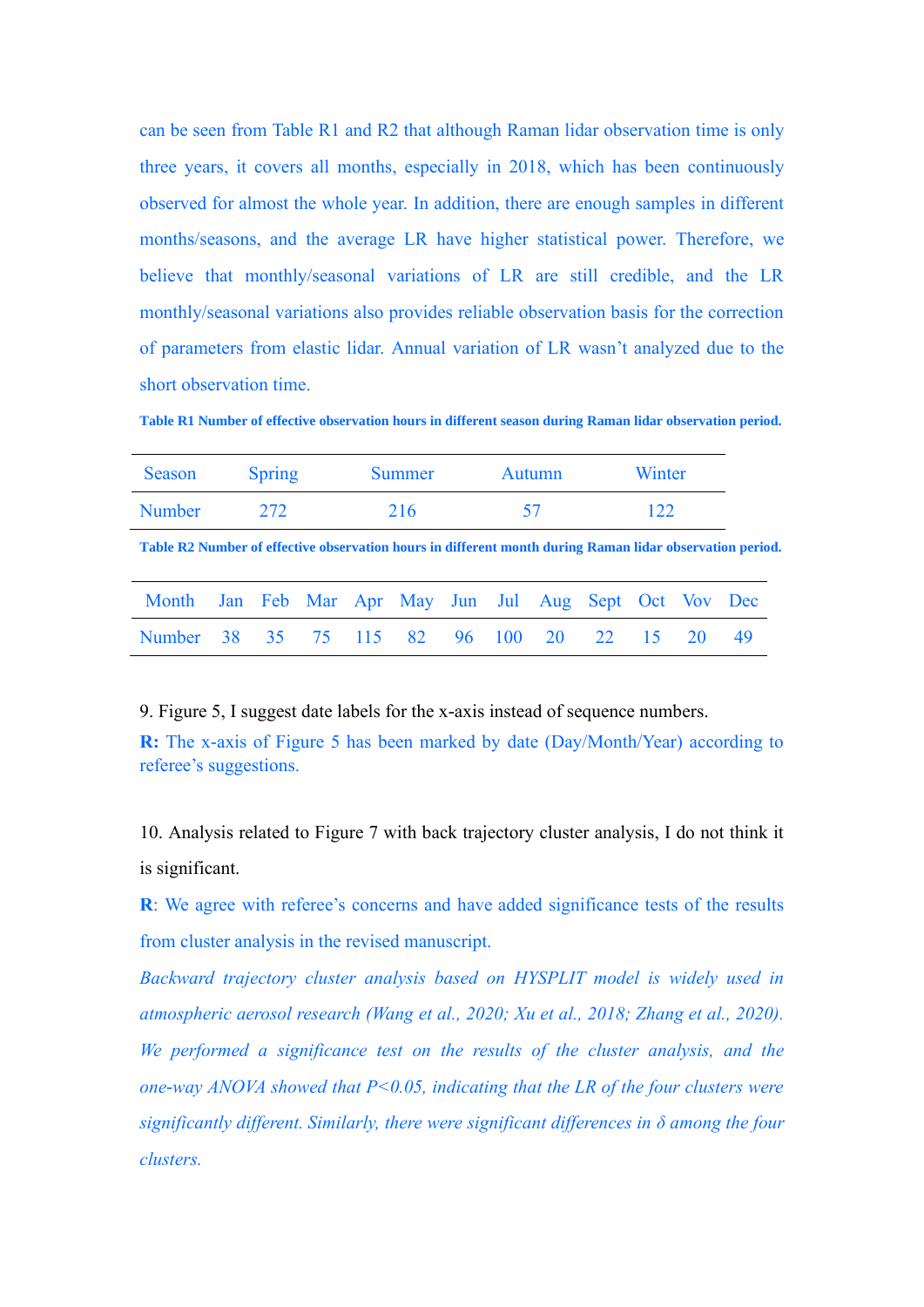In addition, we have added the percentage of each cluster in Fig 7 (a).

11. Analysis related to Figure 8 & 9, why not to check by some surface observations instead of only using AOD, for examples, PM2.5 mass concentration?

**R:** The referee's comments are very valuable. Fig. R3 shows the vertical variation of LR at different PM2.5 mass concentrations. The slope of LR vertical variation didn't show a decreasing trend with the increase of PM2.5 mass concentration. In addition, Fig. R4 shows the hourly variation of PM2.5 in five cases with abnormal LR variation. Except for case 2, the PM2.5 mass concentrations in the other four cases were larger. PM2.5 data can well reflect surface pollution degree of particulate matter, but it is difficult to identify aerosol types, especially above 1km altitude. Therefore, spatial distribution of tracer in Fig. 9 were used to determine whether these five cases were affected by biomass burning aerosols.



**Figure R3: LR profiles in different PM2.5 mass concentration intervals.**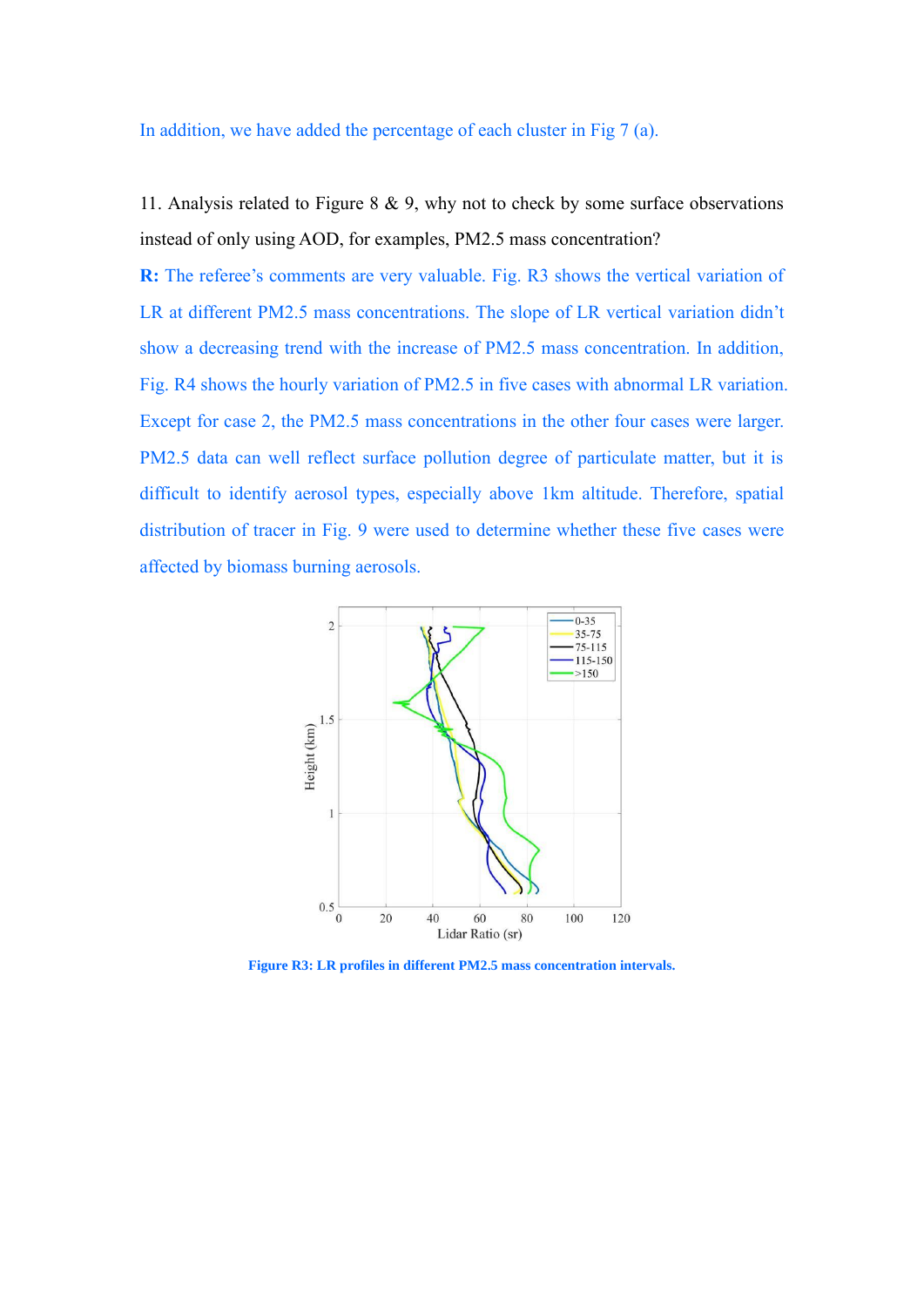

**Figure R4: The hourly variation of PM2.5 mass concentration in five cases, and red dotted line is daily average value.**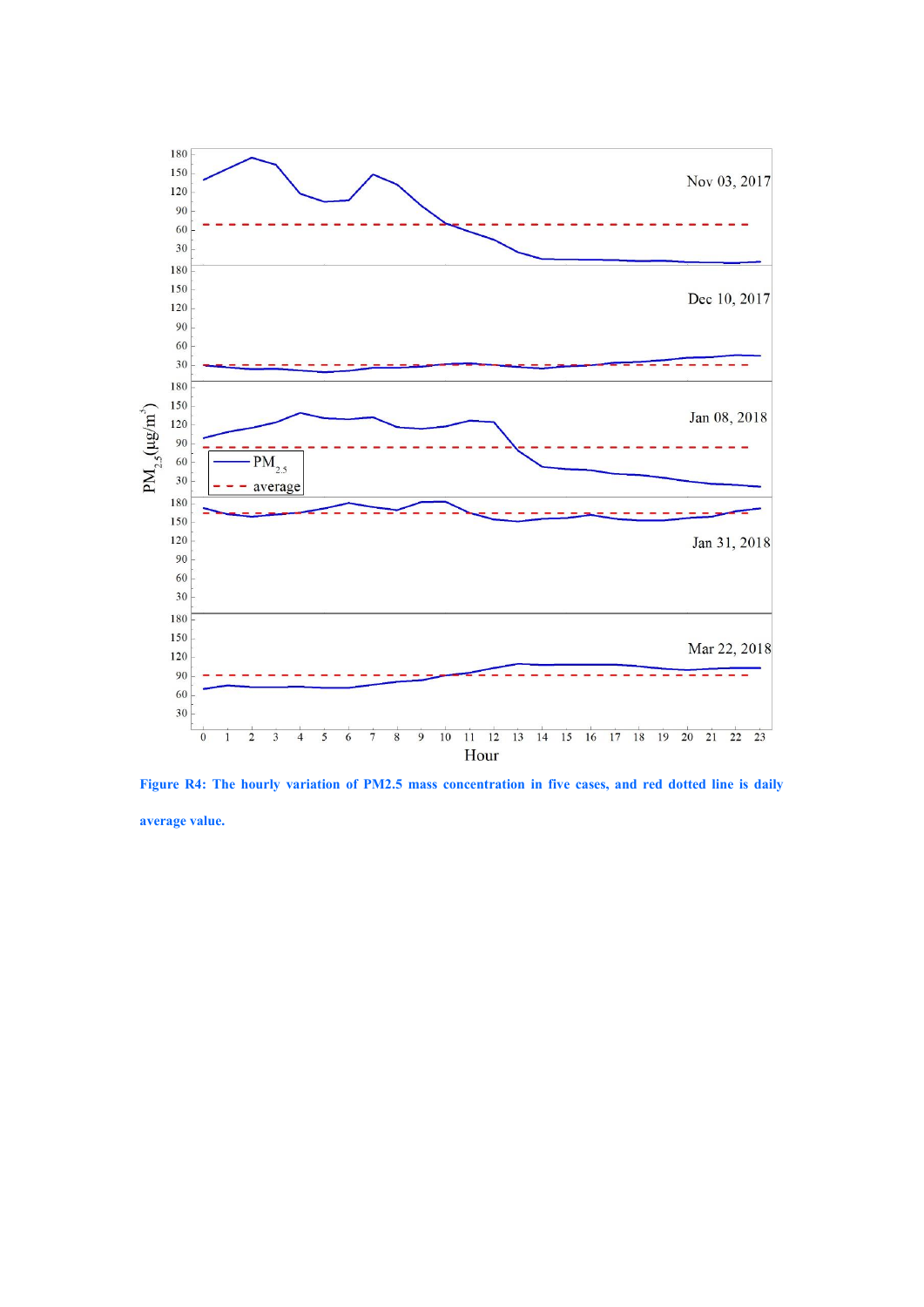### **Anonymous Referee #2**

# **Interactive comment on "Study on variations in lidar ratios for Shanghai based on Raman lidar" by Tongqiang Liu et al.**

Aerosol lidar ratio (LR) is a key parameter for retrieving aerosols optical properties from elastic lidar measurements, and better evaluating its climatic effects. The article presents an investigation of lidar ratio (355 nm) variation of atmospheric aerosols in Shanghai from long-term Raman/polarization lidar measurements. Moreover, relation between LR at 355 nm and other factors are discussed in detail. The topic is of sufficient interest to the communities of study of laser remote sensing and atmospheric aerosol. In general, I find this manuscript to be of interest for publication and appropriate for Atmospheric Chemistry and Physics. There are several suggestions for improvement listed below that should be considered by the authors and the editors before publication.

**R:** We are very grateful for referee's encouraging comments and recommendation for publication. We have tried our best to improve this paper according to referee's very helpful suggestions. The following are our point-by-point responses to referee's comments.

1. The title of the manuscript is inappropriate. In my opinion, it is preferred to use "Long term variation of aerosols lidar ratio in Shanghai based on Raman lidar measurement".

**R:** The title of the manuscript has been revised according to referee's suggestions.

2. This study discuss distribution of lidar ratio at 355 nm, it is suggested that the authors have to clearly specify it throughout the manuscript, especially mark "lidar ratio (355 nm)" in all figures.

**R:** We appreciate the referee's suggestions, and have specified in section 2.1.1 that the LR in our study was at 355 nm.

*Therefore, the LR obtained and discussed in this study is at 355nm.* 

We've also marked "355 nm Lidar Ratio" in Fig. 2, 3, 4(a), 6(a), 7(b), 7(c) and 8 according to the referee's suggestions.

3. Honestly speaking, this study cannot provide enough valuable LR information for improvement of the CALIPSO lidar retrieval. Because CALIPSO algorithm need LR at 532nm for seven aerosols types, not that at 355nm. However, LR at 355nm in this study would be very useful for the EARTHcare lidar in the future. Please rewrite sentences in Line 64-66.

**R:** We agree with referee's concerns and have rewritten it.

*On the one hand, the range-resolved LR obtained from the ground-based Raman lidar can not only be used to compare with 355nm LR obtained from ATLID (Atmospheric LIDar) on the EarthCARE (Earth Clouds and Radiation Explorer) planned to be launched by ESA (European Space Agency) (Liu et al., 2020; Nicolae et al., 2018),*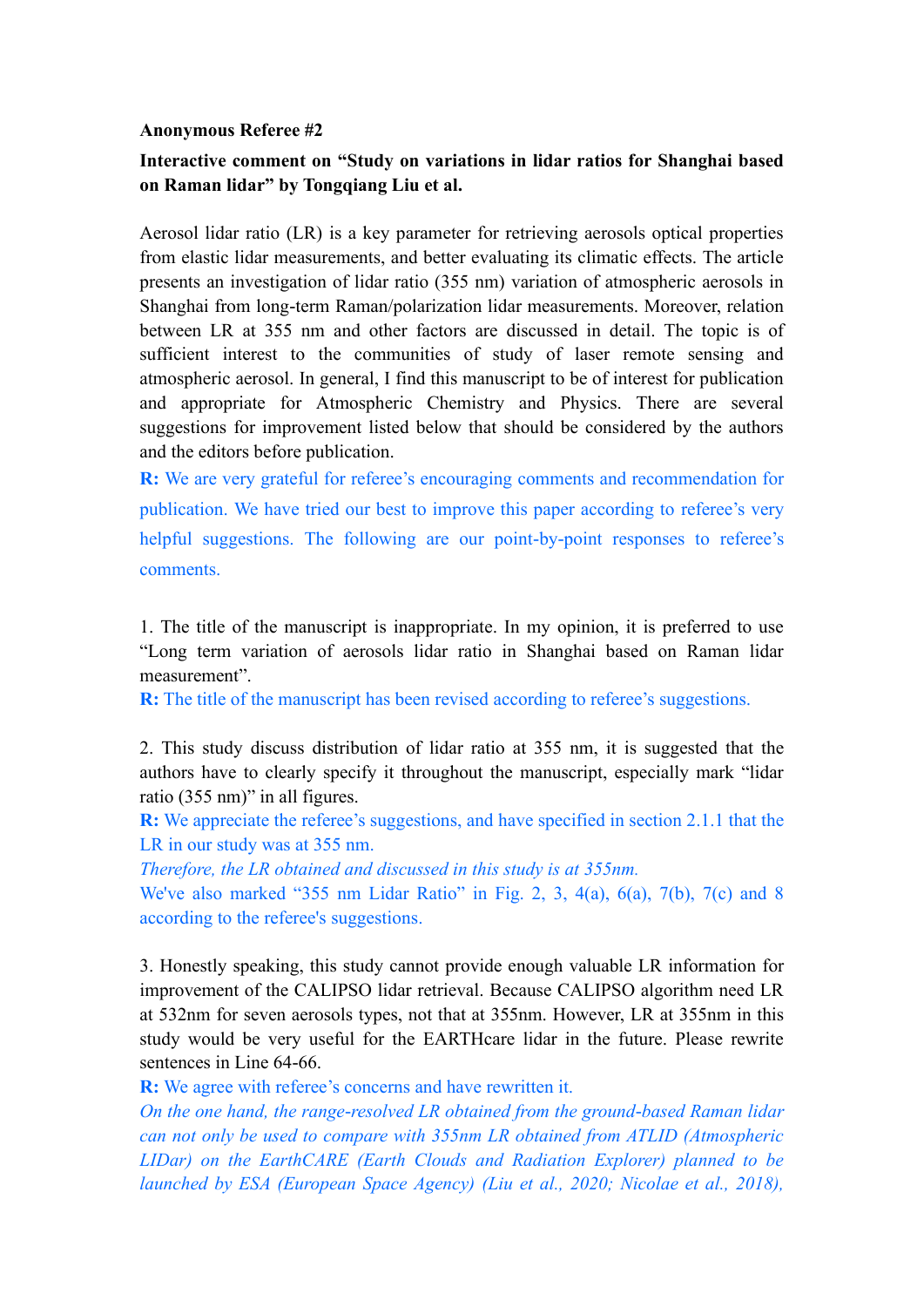*but also can provides a reliable basis for the inversion hypothesis of elastic lidar in Shanghai and surrounding areas, and improves the products reliability from elastic lidar network such as the Asian dust and aerosol lidar observation network.*

4. Line 60-61: combine citations to "Noh et al., 2007 and 2008". Similar to citations in line 118. Please check such problem throughout the manuscript.

**R:** We appreciate referee's reminding and have checked and revised the inappropriate citations throughout the manuscript.

*In South Korea and Japan, some researches have also been carried out on the LR of the Asian dust and biomass burning aerosols based on Raman lidar (Murayama et al., 2004; Noh et al., 2007 and 2008).*

Because Section 2.2 was compressed, the citations in line 118 were deleted.

5. Section 2: retrieved method of aerosol optical properties from Raman lidar is widely used and almost common knowledge among lidar community. The authors do not modify or improve the method in this study at all. So, it is suggested that section 2.2 could be compressed. More important information (such as lidar data correction) should be briefly introduce in section 2. For example, overlap correction is very important before retrieving LR from Raman lidar observation. Improper overlap correction would lead to large uncertainty.

**R:** The referee's comments are very valuable. We've compressed section 2.2 and added a brief introduction of lidar data pre-processing. Because signals in the incomplete overlap area were not used for retrieval, the overlap correction was not introduced in section 2.2.

*Original signals need to be pre-processed before retrieval, including background subtraction, photon counting signal dead-time correction, gluing, and overlap correction (D'Amico et al., 2016). The calculation of the glue coefficients used the method proposed by Newsom et al. (2009). In order to reduce the influence of incompletely overlapping detection areas of lidar on retrieved results, only signals in the complete overlap area were used for retrieval. In addition, affected by the location altitude of Raman lidar and the least square method used in the retrieval process, the lowest height of LR obtained by Raman method is 569.5m (ASL). Since Raman Lidar used in this study can detect the Raman scattering signal of 387nm nitrogen and signal-to-noise ratios of Raman signals in daytime are much lower than that in night time, the 355nm LR at night can be obtained through retrieval. The retrieval results of raw signals were counted by hour, and the hours with more than 15 minutes of retrieval results were regarded as effective observation hours. The retrieval results within the effective observation hours were averaged to obtain hourly average data. During observation period, data of 667 effective observation hours was obtained through retrieval and statistics. The monthly distribution is shown in Fig. 1.*

6. LR is a really complicated parameter which not only depends on aerosol types. It is hard to identify aerosol type from LR only, without additional independent information. The authors claimed that dust aerosol is usually distributed around 1-2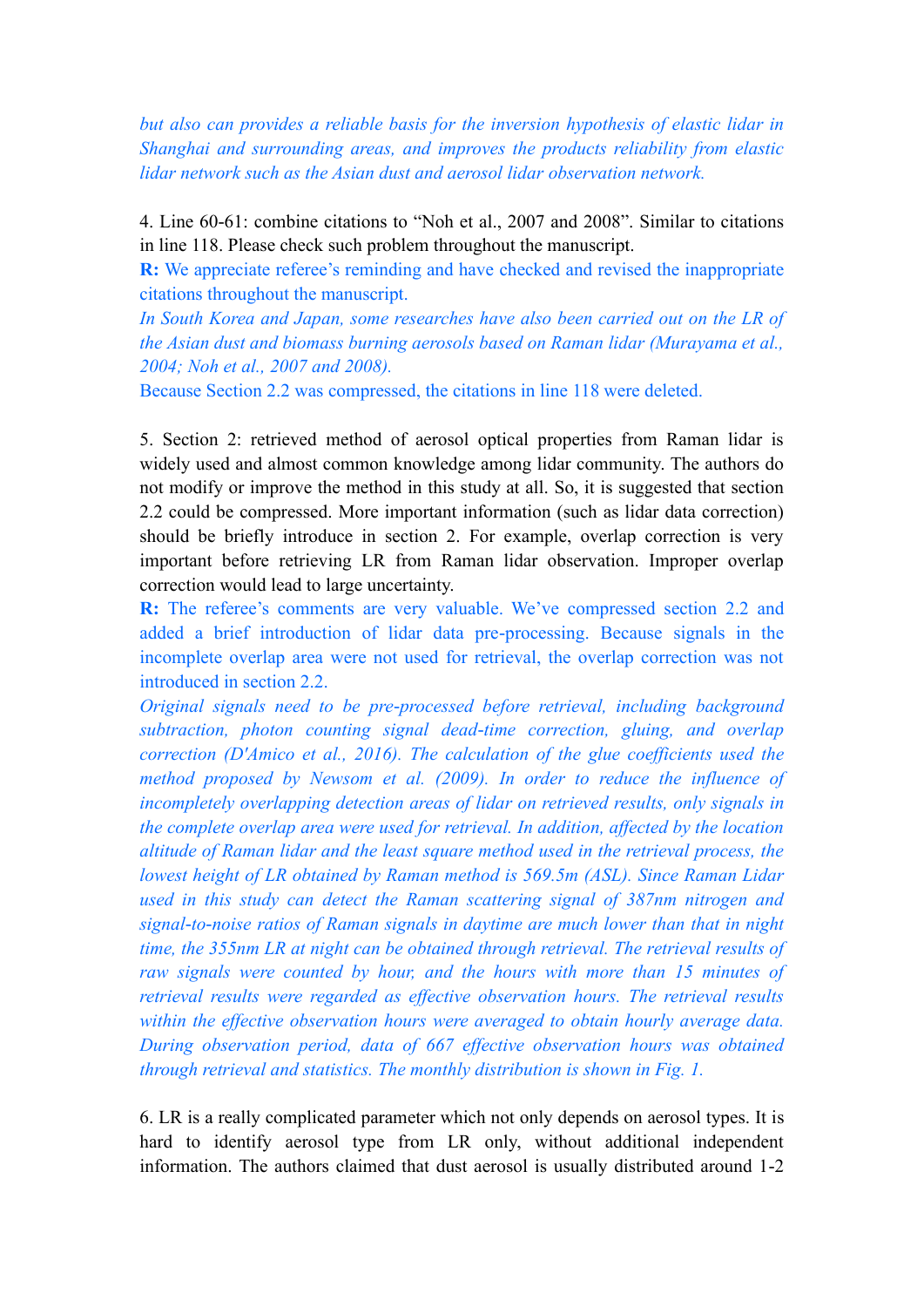km, according to range of LR variation. This conclusion is inconsistent with statement in line 193-194. It should be noted that depolarization ratio can identify dust from other aerosol reasonably, rather than LR. Please rewrite the sentences.

**R:** We agree with referee's concerns. It is not accurate to identify aerosol types only by LR and we've deleted Table 1 and the analysis on aerosol type determined by LR in section 3.1.1.

*The average LR from 0.5 km to 1km was 68.2±19.5 sr, which was in good agreement with the 355nm LR observed by Ferrare et al. (2001) in Oklahom, America. The mean value of LR was between 40 sr and 50 sr in the altitude range of 1 km–2 km, and the mean values of LR were usually less than 40 sr above 2km, which was related to low aerosol concentration and low absorption efficiency of aerosols (Hänel et al., 2012; Hee et al., 2016).*

*Figure. 3 shows the frequency distribution of LR in the different altitude range. Overall, LR were widely distributed in the altitude range of 0.5 km–5 km. In most cases (about 90%) LR ranged from 10 sr to 80 sr with the highest frequency of 17.3% between 40 sr and 50 sr. It should be noted that the number of observations trailed off at larger LR and the frequency of abnormally large LR (> 90 sr) was about 4%. LR also had a wide distribution range within 0.5 km–2 km, and the frequency of 40 sr–50 sr was the highest (24.6%), which was similar to the range of 0.5 km–5 km. Large LR (> 60 sr) were mainly distributed in the range of 0.5 km–2.0 km, suggesting that the aerosol in this height range had strongly absorbing ability. Although there were a few large LR (> 60 sr) above 2 km, LR was mainly distributed between 0 sr–40 sr with the highest frequency of 34% between 10 sr and 20 sr.*

## 7. Page 9 line 247: I guess "an effort" should be "order".

**R:** We appreciate the referee's suggestions and have revised it.

*In order to further research the influences of wind directions on LR and its vertical distribution, cluster analysis of back trajectories was used to study the transport of atmospheric aerosols.*

### 8. Page 12 line 343: change "667-hours" to '667-hour'.

**R:** We have revised it according to referee's suggestions.

*The aerosol LR at 355nm were retrieved, and the variations of LR and their influencing factors were analyzed in detail based on 667-hour data.*

9. Figure 5: x-axis of this figure should be marked by date (not hour), so that readers easily understand seasonal variation of LR in Shanghai.

**R:** The x-axis of Figure 5 has been marked by date (Day/Month/Year) according to referee's suggestions.

10. Figure 6: it is well known that dust aerosols usually show large depolarization ratio (DR). As descried by the authors, LR of dust is 40-60 sr. However, LR which corresponds to large DR are in range of 100-120 sr. Please explain the reason.

**R:** The referee's comments are very valuable. We have added some analysis to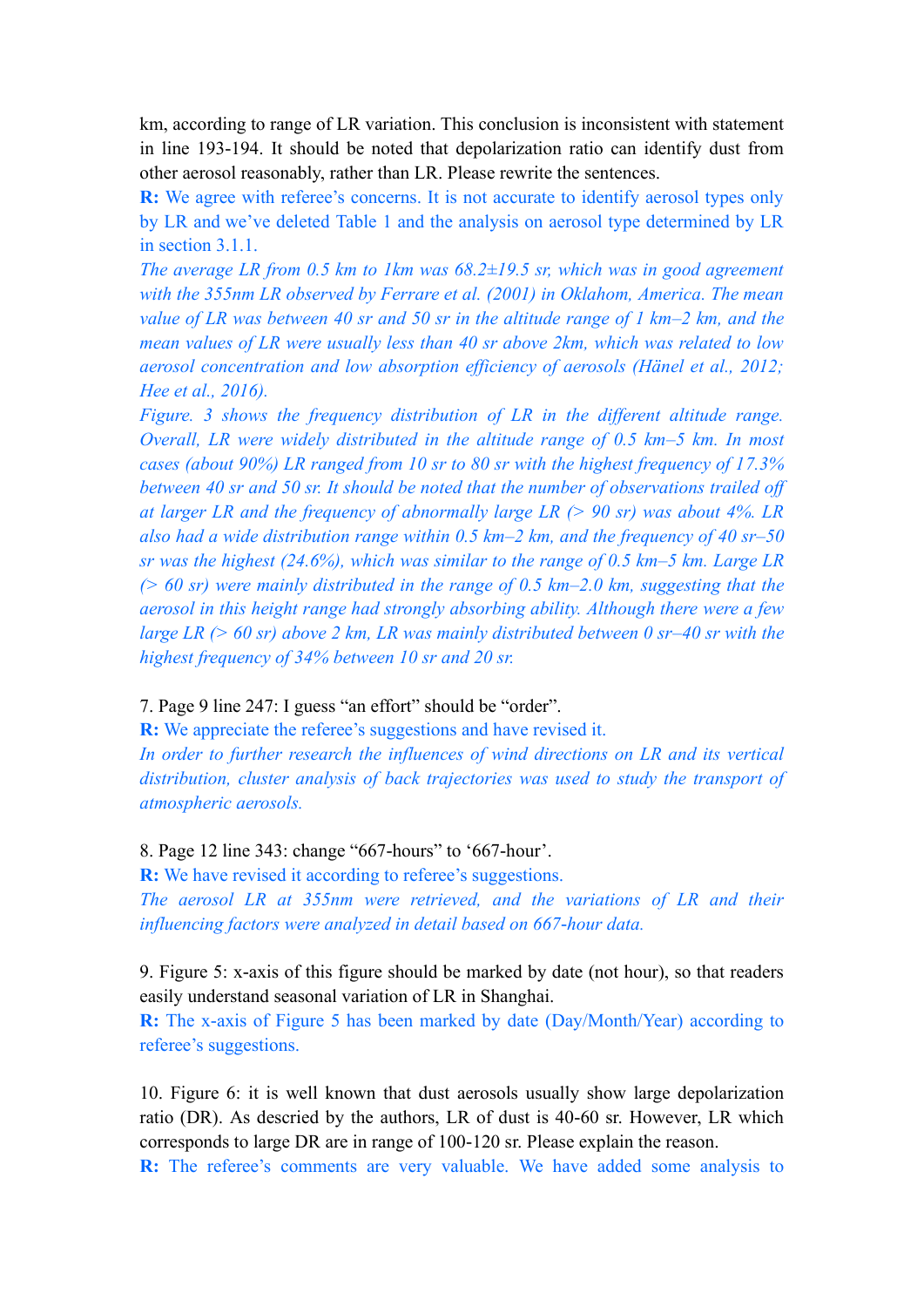explain why LR which responses to large DR are in range of 100-120 sr in our manuscript.

*It is worth noting that LR which responses to large depolarization ratio are in range of 100 sr–120 sr. Generally, the LR of dust aerosol with large depolarization ratio was between 40 sr and 60 sr (Murayama et al., 2004; Noh et al., 2007). Hee et al. (2016) found that 355nm LR of aged forest fire aerosols was relatively large, ranging from 80sr to120sr. And previous studies have found that some aged forest fire aerosols also show large depolarization ratios (Hu et al., 2019; Murayama et al., 2004). There might be two reasons for this phenomenon. One is that dust aerosols on the surface are lifted into the biomass burning plume (Müller et al., 2007), and the other is nonsphericity of particles due to coagulation of smoke particles during aging process (Reid et al., 1998). Therefore, the LR in the range of 100 sr–120 sr corresponds to large DR may be caused by aged forest fire aerosols.*

11. Figure 9: Please mark the location of lidar site in all panels.

**R:** The location of lidar site has been marked by blue star in all panels in Figure 9 according to referee's suggestions.

12. The English of manuscript should be further improved before publication.

**R:** We appreciated the referee's suggestions. We reviewed the manuscript carefully and have tried our best to corrected grammatical errors and improve the English of the paper.

### **References**

- D'Amico, G., Amodeo, A., Mattis, I., Freudenthaler, V., Pappalardo, G., 2016. EARLINET Single Calculus Chain – technical – Part 1: Pre-processing of raw lidar data. Atmospheric Measurement Techniques 9, 491-507.
- Ferrare, R.A., Turner, D.D., Brasseur, L.H., Feltz, W.F., Dubovik, O., Tooman, T.P., 2001. Raman lidar measurements of the aerosol extinction-to-backscatter ratio over the Southern Great Plains. Journal of Geophysical Research: Atmospheres 106, 20333-20347.
- Hänel, A., Baars, H., Althausen, D., Ansmann, A., Engelmann, R., Sun, J.Y., 2012. One-year aerosol profiling with EUCAARI Raman lidar at Shangdianzi GAW station: Beijing plume and seasonal variations. Journal of Geophysical Research: Atmospheres 117, n/a-n/a.
- Hee, W.S., Lim, H.S., Jafri, M.Z.M., Lolli, S., Ying, K.W., 2016. Vertical Profiling of Aerosol Types Observed across Monsoon Seasons with a Raman Lidar in Penang Island, Malaysia. Aerosol and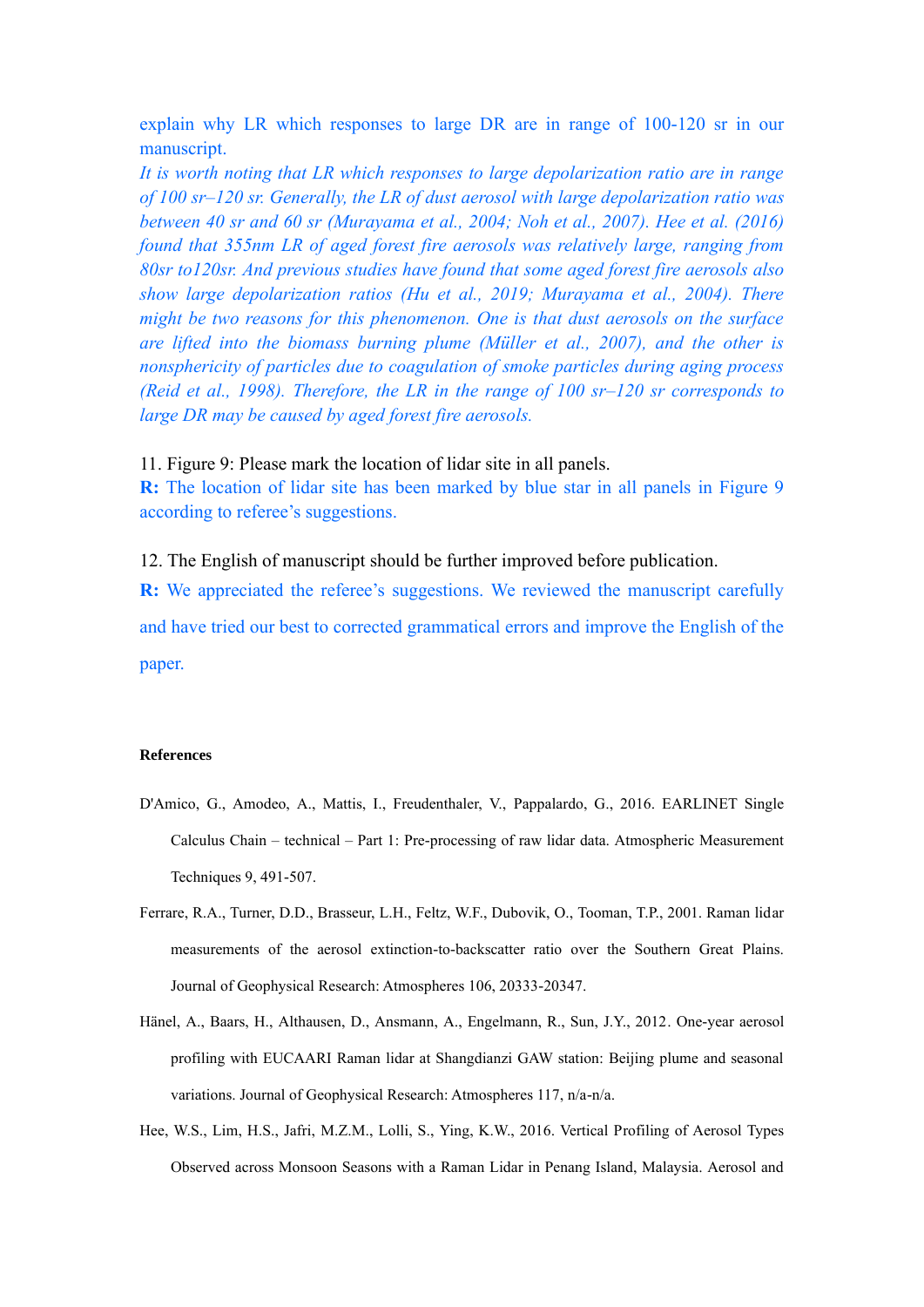Air Quality Research 16, 2843-2854.

- Hu, Q., Goloub, P., Veselovskii, I., Bravo-Aranda, J.-A., Popovici, I.E., Podvin, T., Haeffelin, M., Lopatin, A., Dubovik, O., Pietras, C., Huang, X., Torres, B., Chen, C., 2019. Long-range-transported Canadian smoke plumes in the lower stratosphere over northern France. Atmos Chem Phys 19, 1173-1193.
- Jacobson, M.Z., 1998. Studying the effects of aerosols on vertical photolysis rate coefficient and temperature profiles over an urban airshed. Journal of Geophysical Research: Atmospheres 103, 10593-10604.
- Jacobson, M.Z., Kaufman, Y.J., 2006. Wind reduction by aerosol particles. Geophysical Research Letters 33.
- Liu, B.M., Ma, Y.Y., Gong, W., Zhang, M., 2017. Observations of aerosol color ratio and depolarization ratio over Wuhan. Atmospheric Pollution Research 8, 1113-1122.
- Liu, D., Kanitz, T., Ciapponi, A., Mondello, A., D'Ottavi, A., Mateo, A.B., Straume, A.-G., Voland, C., Bon, D., Checa, E., Alvarez, E., Bellucci, I., Do Carmo, J.P., Brewster, J., Marshall, J., Schillinger, M., Hannington, M., Rennie, M., Reitebuch, O., Lecrenier, O., Bravetti, P., Sacchieri, V., De Sanctis, V., Lefebvre, A., Parrinello, T., Wernham, D., Wang, Y., Wu, Y., Gross, B., Moshary, F., 2020. ESA's Lidar Missions Aeolus and EarthCARE. EPJ Web of Conferences 237.
- Luo, B., Minnett, P.J., Szczodrak, M., Nalli, N.R., Morris, V.R., 2020. Accuracy Assessment of MERRA-2 and ERA-Interim Sea Surface Temperature, Air Temperature, and Humidity Profiles over the Atlantic Ocean Using AEROSE Measurements. J Climate 33, 6889-6909.
- Müller, D., 2003. Saharan dust over a central European EARLINET-AERONET site: Combined observations with Raman lidar and Sun photometer. Journal of Geophysical Research 108.
- Müller, D., Ansmann, A., Mattis, I., Tesche, M., Wandinger, U., Althausen, D., Pisani, G., 2007. Aerosol-type-dependent lidar ratios observed with Raman lidar. Journal of Geophysical Research 112.
- Murayama, T., Müller, D., Wada, K., Shimizu, A., Sekiguchi, M., Tsukamoto, T., 2004. Characterization of Asian dust and Siberian smoke with multi-wavelength Raman lidar over Tokyo, Japan in spring 2003. Geophysical Research Letters 31.
- Newsom, R.K., Turner, D.D., Mielke, B., Clayton, M., Ferrare, R., Sivaraman, C., 2009. Simultaneous analog and photon counting detection for Raman lidar. Appl Opt 48, 3903-3914.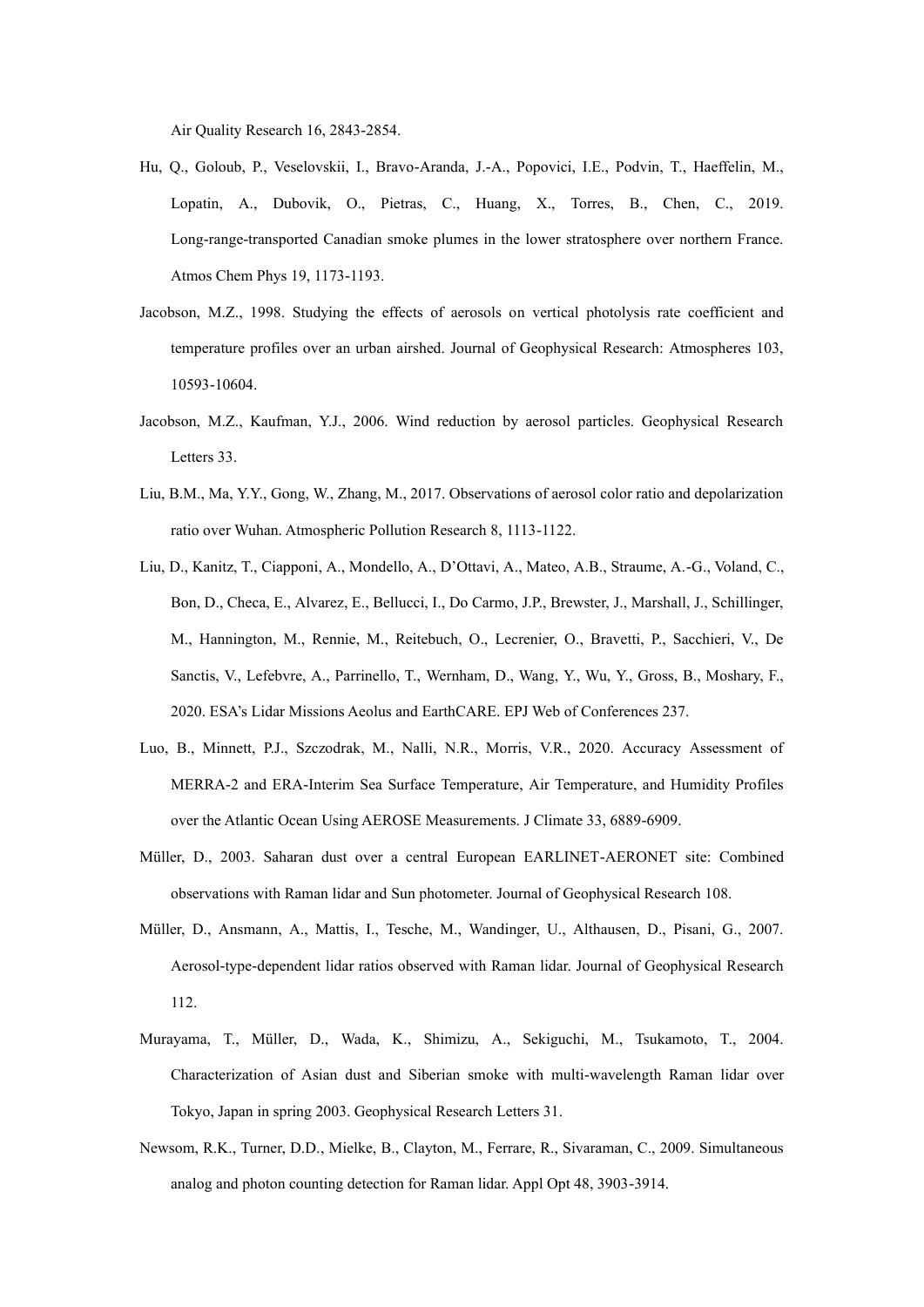- Nicolae, D., Donovan, D., Zadelhoff, G.-J.v., Daou, D., Wandinger, U., Makoto, A., Vassilis, A., Balis, D., Behrendt, A., Comeron, A., Gibert, F., Landulfo, E., McCormick, M.P., Senff, C., Veselovskii, I., Wandinger, U., 2018. Earthcare atlid extinction and backscatter retrieval algorithms. EPJ Web of Conferences 176.
- Noh, Y.M., Kim, Y.J., Choi, B.C., Murayama, T., 2007. Aerosol lidar ratio characteristics measured by a multi-wavelength Raman lidar system at Anmyeon Island, Korea. Atmospheric Research 86, 76-87.
- Reid, J.S., Hobbs, P.V., Ferek, R.J., Blake, D.R., Martins, J.V., Dunlap, M.R., Liousse, C., 1998. Physical, chemical, and optical properties of regional hazes dominated by smoke in Brazil. Journal of Geophysical Research: Atmospheres 103, 32059-32080.
- Sajadi, M.M., Habibzadeh, P., Vintzileos, A., Shokouhi, S., Miralles-Wilhelm, F., Amoroso, A., 2020. Temperature, Humidity, and Latitude Analysis to Estimate Potential Spread and Seasonality of Coronavirus Disease 2019 (COVID-19). JAMA Netw Open 3, e2011834.
- Song, H.-J., Kim, S., Lee, H., Kim, K.-H., 2020. Climatology of Tropospheric Relative Humidity over the Korean Peninsula from Radiosonde and ECMWF Reanalysis. Atmosphere 11.
- Tian, Y., Pan, X., Nishizawa, T., Kobayashi, H., Uno, I., Wang, X., Shimizu, A., Wang, Z., 2018. Variability of depolarization of aerosol particles in the megacity of Beijing: implications for the interaction between anthropogenic pollutants and mineral dust particles. Atmos Chem Phys 18, 18203-18217.
- Tzanis, C.G., Koutsogiannis, I., Philippopoulos, K., Deligiorgi, D., 2019. Recent climate trends over Greece. Atmospheric Research 230.
- Wang, L., Lyu, B., Bai, Y., 2020. Aerosol vertical profile variations with seasons, air mass movements and local PM2.5 levels in three large China cities. Atmospheric Environment 224.
- Xiao, M., Yu, Z., Kong, D., Gu, X., Mammarella, I., Montagnani, L., Arain, M.A., Merbold, L., Magliulo, V., Lohila, A., Buchmann, N., Wolf, S., Gharun, M., Hörtnagl, L., Beringer, J., Gioli, B., 2020. Stomatal response to decreased relative humidity constrains the acceleration of terrestrial evapotranspiration. Environmental Research Letters 15.
- Xu, J., Wang, Q., Deng, C., McNeill, V.F., Fankhauser, A., Wang, F., Zheng, X., Shen, J., Huang, K., Zhuang, G., 2018. Insights into the characteristics and sources of primary and secondary organic carbon: High time resolution observation in urban Shanghai. Environ Pollut 233, 1177-1187.